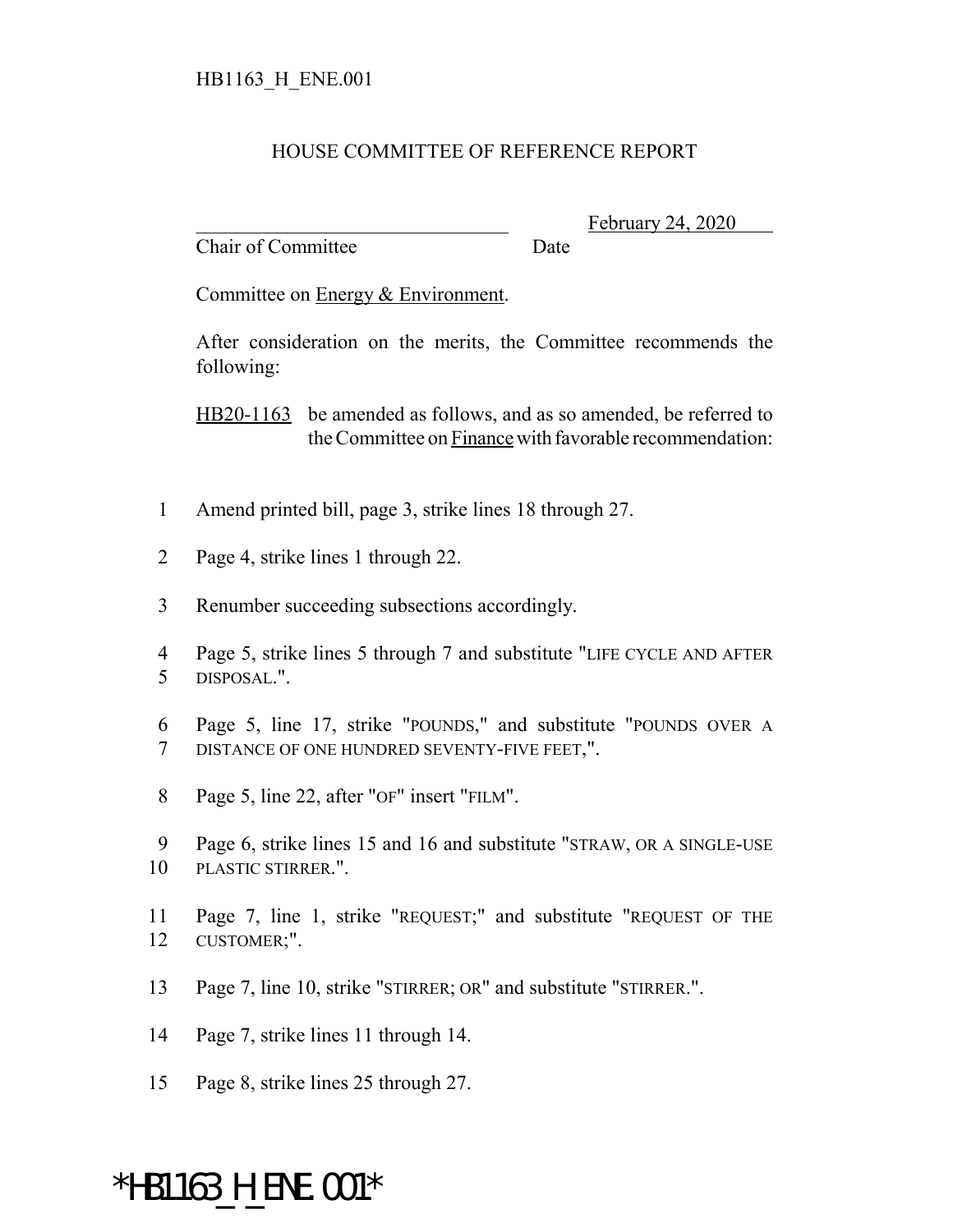Page 9, strike lines 1 through 9 and substitute:

 "**25-17-504. Bag charge - disposition of money - repeal.** (1) (a) ON AND AFTER JULY 1, 2021, AN OWNER, OPERATOR, EMPLOYEE, CONTRACTOR, OR AGENT OF A STORE MAY PROVIDE A CUSTOMER WITH ONE OR MORE RECYCLABLE PAPER CARRYOUT BAGS OR SINGLE-USE PLASTIC CARRYOUT BAGS AT THE POINT OF SALE IF THE CUSTOMER PAYS A CHARGE OF TEN CENTS PER RECYCLABLE PAPER CARRYOUT BAG OR SINGLE-USE PLASTIC CARRYOUT BAG, OR A HIGHER CHARGE IF A MUNICIPALITY OR COUNTY RAISES THE CHARGE BY ORDINANCE OR RESOLUTION. FOR EACH 10 BAG CHARGE PURSUANT TO THIS SUBSECTION (1)(a), THE STORE SHALL: (I) REMIT SIXTY PERCENT TO THE MUNICIPALITY WITHIN WHICH THE STORE IS LOCATED OR, IF THE STORE IS NOT LOCATED WITHIN A MUNICIPALITY, TO THE COUNTY WITHIN WHICH THE STORE IS LOCATED, WHICH MUNICIPALITY OR COUNTY SHALL USE THE REMITTED FEE TO PAY: (A) ITS ADMINISTRATIVE COSTS INCURRED AS A RESULT OF THIS SECTION; AND (B) FOR ANY RECYCLING, COMPOSTING, OR OTHER WASTE DIVERSION PROGRAMS AND RELATED OUTREACH AND EDUCATION ACTIVITIES; AND 20 (II) RETAIN FORTY PERCENT, WHICH PORTION OF THE FEE DOES NOT COUNT AS REVENUE FOR THE PURPOSE OF CALCULATING SALES TAX.

**(b)** THE BAG CHARGE SET FORTH IN SUBSECTION (1)(a) OF THIS SECTION DOES NOT APPLY TO A CUSTOMER THAT PROVIDES EVIDENCE TO THE STORE THAT THE CUSTOMER IS A PARTICIPANT IN A FEDERAL OR STATE FOOD ASSISTANCE PROGRAM.

(c) THIS SUBSECTION (1) IS REPEALED, EFFECTIVE JULY 1, 2022.

 (2) (a) ON AND AFTER JULY 1, 2022, AN OWNER, OPERATOR, EMPLOYEE, CONTRACTOR, OR AGENT OF A STORE MAY PROVIDE A CUSTOMER WITH ONE OR MORE RECYCLABLE PAPER CARRYOUT BAGS AT THE POINT OF SALE IF THE CUSTOMER PAYS A CHARGE OF TEN CENTS PER RECYCLABLE PAPER CARRYOUT BAG, OR A HIGHER CHARGE IF A MUNICIPALITY OR COUNTY RAISES THE CHARGE BY ORDINANCE OR RESOLUTION.FOR EACH BAG CHARGE PURSUANT TO THIS SUBSECTION (2), THE STORE SHALL:

 (I) REMIT SIXTY PERCENT TO THE MUNICIPALITY WITHIN WHICH THE STORE IS LOCATED OR, IF THE STORE IS NOT LOCATED WITHIN A MUNICIPALITY, TO THE COUNTY WITHIN WHICH THE STORE IS LOCATED, WHICH MUNICIPALITY OR COUNTY SHALL USE THE REMITTED FEE TO PAY: (A) ITS ADMINISTRATIVE COSTS INCURRED AS A RESULT OF THIS

\*HB1163 H ENE.001\*  $-2$ -